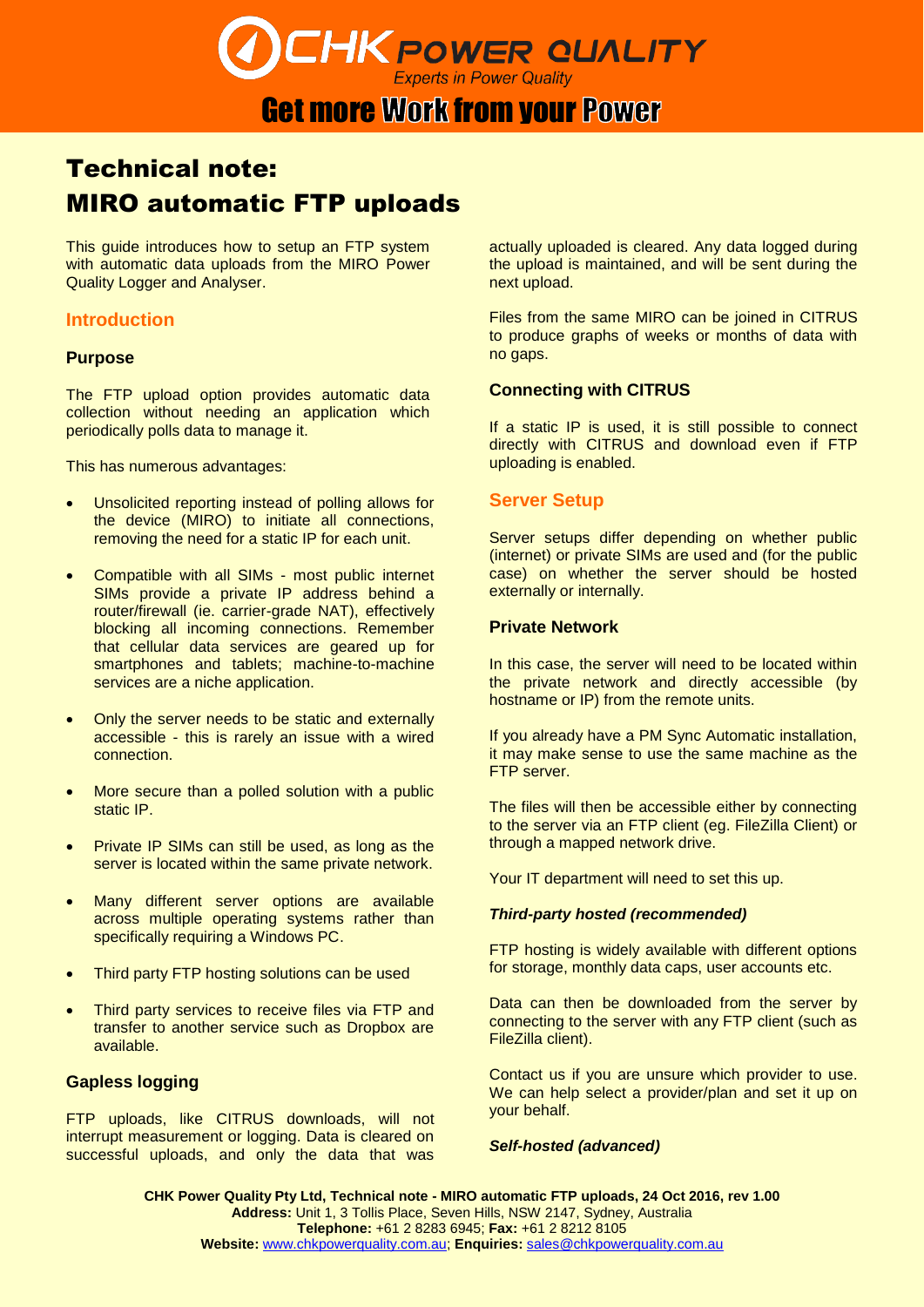# **CHK POWER QUALITY** Experts in Power Quality

# **Get more Work from your Power**

This option will take longer to set up but will be cheaper and may be easier to use. The FTP server could be configured to place files in a shared folder, for example, and then other PCs may access the files directly through a mapped network drive without needing an FTP client.

You will need either a static IP in your office (usually standard with any wired business internet service) or a dynamic DNS service. A static IP is strongly recommended because this is the simplest and most reliable option.

Contact your ISP for more information.

An FTP server is included in Windows Server 2008 and later, but it can be difficult to set up. A popular server that works on any version of Windows is FileZilla:<https://filezilla-project.org/>

Documentation is available here: [https://wiki.filezilla](https://wiki.filezilla-project.org/Documentation)[project.org/Documentation](https://wiki.filezilla-project.org/Documentation)

The server should be set up in "passive" mode. This is usually the default.

Port forwarding will need to be set up on your router. The router's manual should explain how to do this. Both the primary port (21 by default) and the range of passive-mode ports (eg. ports 5000 to 5100) will both need to be forwarded.

## **Miro Setup**

CITRUS v1.0.4 or later is required, and MIRO firmware v1.08 or later.

## **Logging - Data Volume**

The volume of the logged data should be considered carefully as cellular data can be quite limited and/or expensive. An estimated data volume per day and month is provided in the configuration form to help manage this, but the actual amount of data could be larger or smaller depending particularly on how many event captures are taken.

The MIRO does not use segmented memory, and so there is no upper limit to how many waveform/RMS captures can be stored, though (as of firmware 1.08) there is a cap of 300 captures per day. This value may be altered or made configurable in future versions.

For long term installations, it is recommended to compare the size of the first few uploaded files against the estimates. If more events than expected were captured or if the file size is otherwise much larger, consider the following:

- Set the adjustable interval to 60 seconds or more, or disable all except IEC 10 minute and 2 hour intervals.
- Enable only the first 25 or 50 harmonics unless problems at higher harmonics are suspected.
- Disable sliding reference triggering from current:
	- o All channels including current are always captured regardless of the trigger source
	- o Large jumps in current usually have a corresponding voltage drop
- Raise the sliding reference threshold(s).
- Raise the transient threshold. In some installations, there will be large numbers of relatively minor events such as that shown in figure 1, which may not be of interest.



 Disable mains signalling captures and use the maximum-detection only.

### **Server Details**

Regardless of how the server is set up, there are four pieces of information which you need:

- Server hostname or IP. Examples:
	- o ftp.example.org (publicly accessible hostname)
	- o 203.0.113.20 (publicly accessible IP)
	- o 172.16.100.1 (private IP)
- Server port, such as 21
- Username
- Password